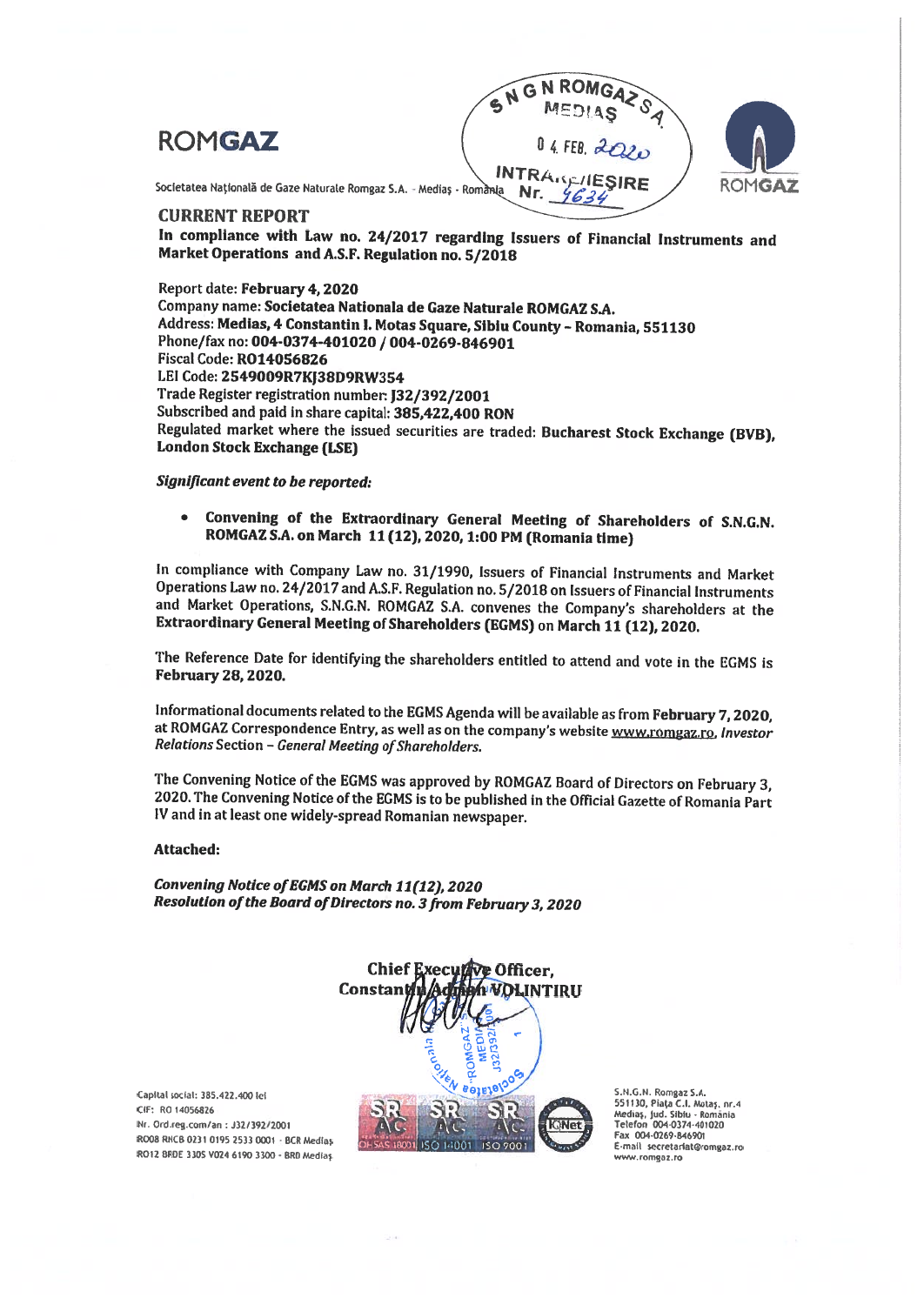

Societatea Națională de Gaze Naturale Romgaz S.A. Mediaș · România



# **CONVENING NOTICE**

The Board of Directors of S.N.G.N. "ROMGAZ" - S.A., a company managed in an one-tier system, incorporated and operating under the laws of Romania, registered with the Trade Register Office of Sibiu Court under number J32/392/2001, fiscal code RO 14056826, having its headquarters at Medias, 4 Constantin Motas Square, Sibiu County, with a subscribed and paid up share capital of RON 385,422,400 (hereinafter referred to as "ROMGAZ" or the "Company"),

### **CONVENES**

the Extraordinary General Meeting of Shareholders (EGMS) on March 11, 2020, at 1:00 pm (Romania Time) at the headquarters of S.N.G.N. "ROMGAZ" - S.A., located in Bucharest, Sector 1, 59 Grigore Alexandrescu Street, 5th floor, having the following:

## **AGENDA**

- Item 1 Approval to purchase external legal advisory, assistance and/or representation services for S.N.G.N. ROMGAZ S.A. with respect to negotiating and as the case maybe acquiring a participating interest from ExxonMobil on block Neptun Deep offshore
- Item 2 Authorise the Chairman and the Secretary of the meeting to sign the resolution of the Extraordinary General Meeting of Shareholders

Only shareholders who are registered as S.N.G.N., "ROMGAZ" S.A. shareholders on February 28, 2020 (the "Reference Date") in the Company's Register of Shareholders kept and issued by Depozitarul Central S.A. (Central Depositary) may attend and cast their votes in EGMS.

Informational documents related to the items of the EGMS agenda, the draft of resolutions proposed to be adopted by EGMS will be available as from February 7, 2020, on working days, at the registry desk of the Company located in Medias, 4 Constantin Motas Square, Sibiu County, Romania, postal code 551130 ("ROMGAZ Correspondence Entry") as well as on the website of the Company (www.romgaz.ro). ROMGAZ Correspondence Entry is open between hours 7:30 am - 3:30 pm (Romania Time), except for non-business days and public holidays. The shareholders of the Company may obtain, upon request, copies of the documents related to the items included on the EGMS agenda.

One or more shareholders representing, individually or jointly, at least 5% of the share capital of the Company may demand, through a request submitted to the Board of Directors of the Company:

- a) the insertion of additional items on the agenda of the EGMS:
- b) approval of draft EGMS resolutions for the items included on the agenda of the EGMS or for new items proposed to be included on the agenda.



.N.G.N. Romgaz S.A. 551130, Piața C.I. Motaș, nr.4 Mediaș, jud. Sibiu - România<br>Telefon: 004 0269 201020 Fax 004-0269-846901 E-mail secretariat@romgaz.ro www.romgaz.ro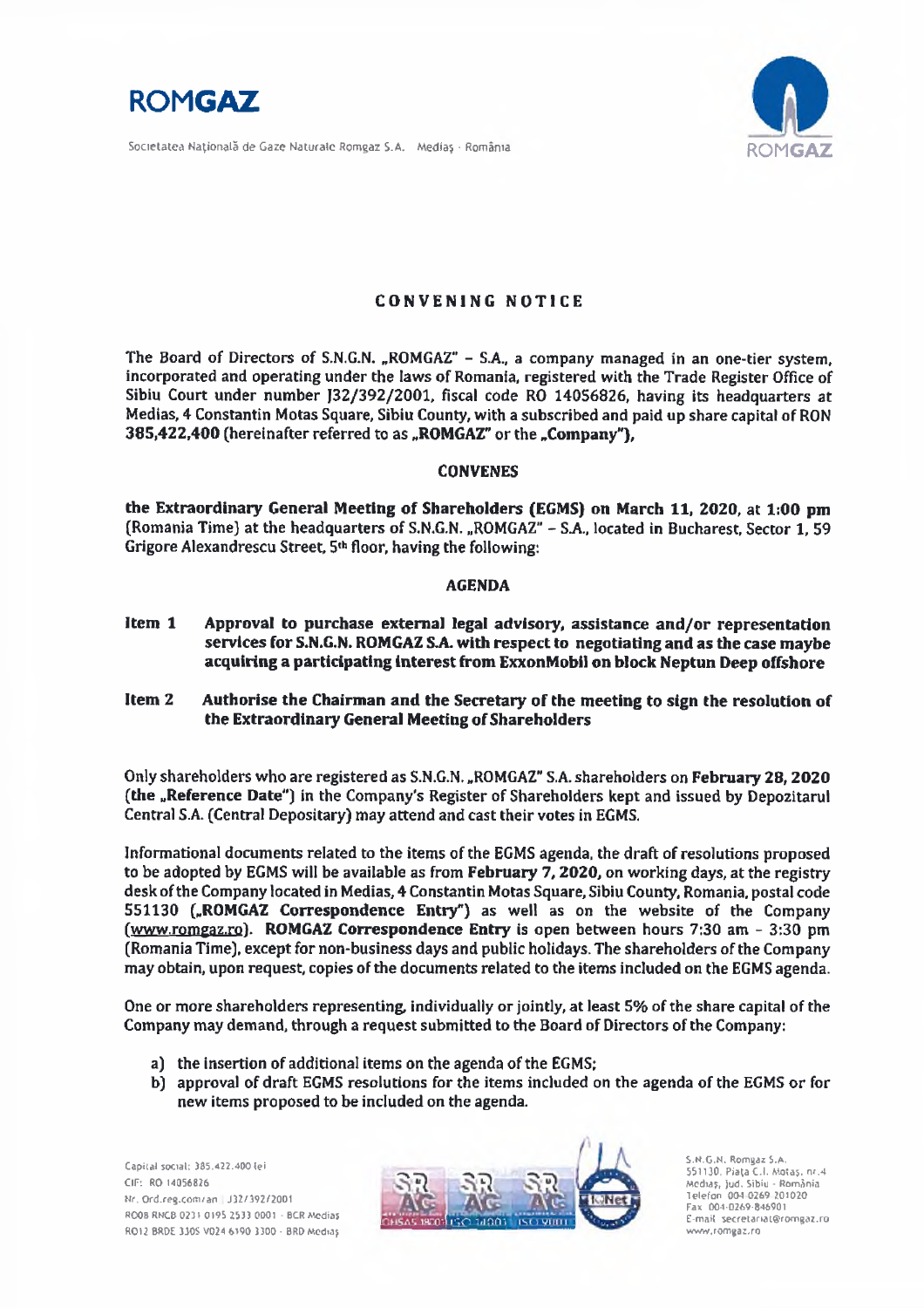The request to add new items on the agenda of the EGMS shall be made in writing and it will fulfil cumulatively the following conditions:

- a) it will include the last and first name, identity card type, serial number and number of the identity card, permanent residence or residence, as the case may be, and citizenship of the shareholder/shareholders, if the request is filed by one or more shareholders acting as natural person, and/or the name, registered office address, the shareholder/shareholders registration number and the name of the institution/authority where the shareholder, legal person, has applied to obtain the legal status, if the request is filed by one or more shareholders acting as legal persons:
- b) it will include, as the case may be, the last name, first name, personal identification number and citizenship of the legal representative/representatives who file the request on behalf of the shareholder/shareholders:
- c) it will include, as the case may be, the last name, first name, personal identification number and citizenship of the conventional representative/representatives, natural persons, and/or name, registration number of the shareholder/shareholders and the name of the institution/authority where the shareholder, legal entity, has applied to obtain the legal status, and the last name and first name of the legal representative of the conventional representative/representatives of the shareholder/shareholders, legal persons, who file the request on behalf and on account of the shareholder/shareholders;
- d) it will include the request to add new items on the agenda of the EGMS;
- e) it will include the request to submit for approval to EGMS the draft resolutions for the new items included in the request to add new items on the agenda:
- f) it will include the shareholder's, legal representative's or the conventional representative's signature, as the case may be:
- g) it will have as annex the draft resolution/resolutions submitted for approval of EGMS, and, as the case may be, the power of attorney mandating the conventional representative to request new items on the agenda of EGMS, on behalf and on the account of the shareholder/shareholders;
- h) it will be sent to and registered at ROMGAZ Correspondence Entry, in Romanian or English, by any type of courier service with proof of delivery, or by e-mail with incorporated extended electronic signature, in accordance with Law no. 455/2001 on the electronic signature, at secretariat.aga@romgaz.ro by February 24, 2020, 3:30 pm (Romania Time). Both means of transmission shall be clearly marked with capital letters "FOR THE EXTRAORDINARY **GENERAL MEETING OF SHAREHOLDERS OF MARCH 11, 2020".**

The request for EGMS approval of draft resolutions for the items included on the agenda of EGMS shall be in writing, and, it will fulfil cumulatively the following conditions:

- a) it will include the last and first name, the identity card type, serial number and number. permanent residence or residence, as the case may be, and citizenship of the shareholder, if the request is filed by a shareholder, natural person, or the name, registered office address, the shareholder registration number and the institution/public authority where the shareholder, legal entity, has applied to obtain the legal status, if the request is filed by a shareholder acting as legal entity;
- b) it will include, as the case may be, the last name, first name, personal identification number and citizenship of the legal representative who files the request on behalf of the shareholder:
- c) as the case may be, to include the last and first name, personal identification number, address and citizenship of the conventional representative natural person, or the name, registration number of the shareholder and the name of the public institution/authority where the legal person shareholder recorded to obtain legal personality, as well as the last and first name of the conventional representative's legal representative, legal person making the request on behalf and on account of the shareholder;
- d) to include the request to submit for EGMS approval of one or more resolution drafts for the items on the agenda;

Cei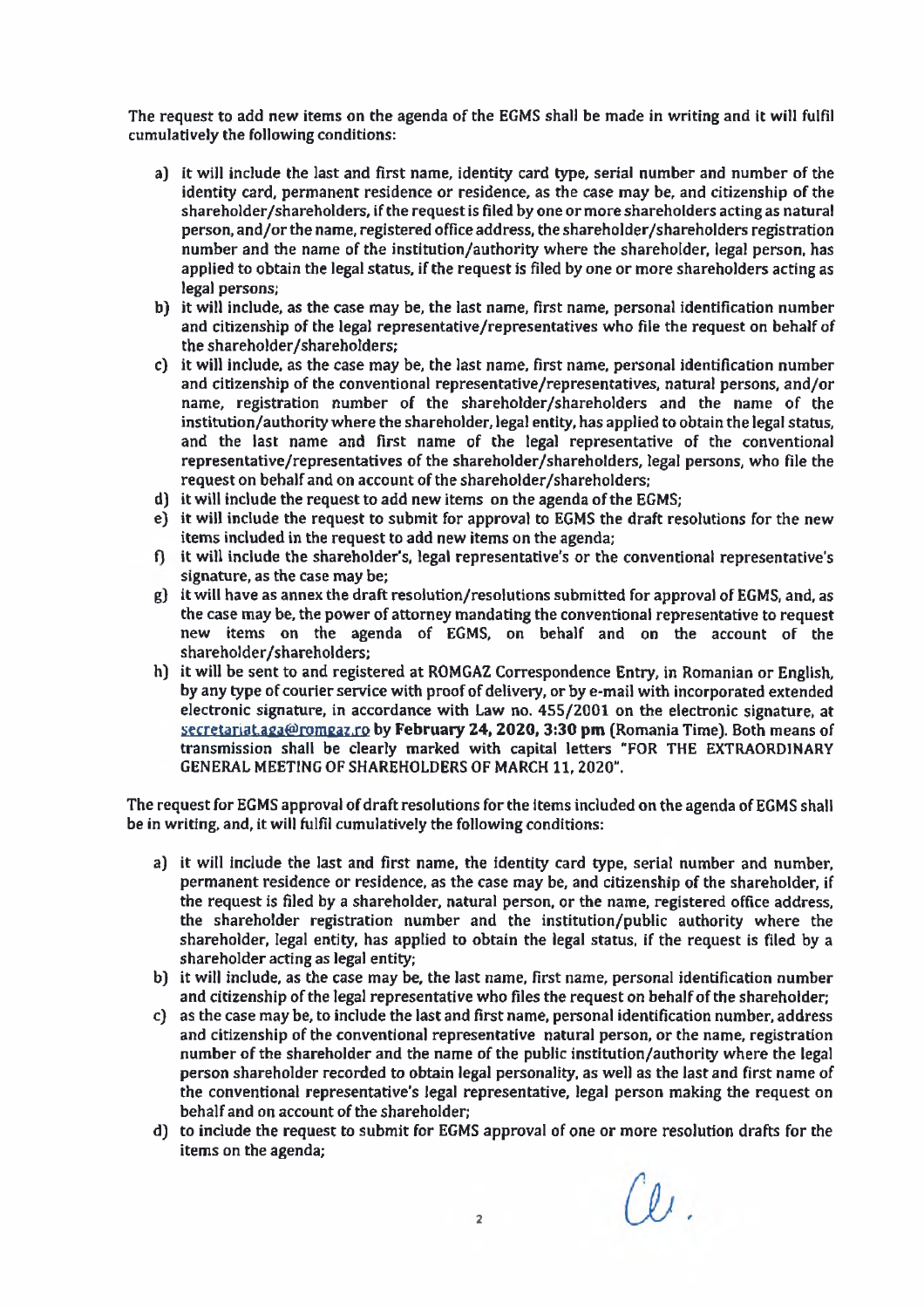- e) the signature of the shareholder, legal representative or as the case may be of the conventional representative:
- f) to attach the resolution draft/drafts requested to be submitted for approval of the EGMS and as the case may be, the power of attorney based on which the conventional representative expresses the request to submit for EGMS approval one or more resolution drafts for the items on the agenda, for and on behalf of the shareholder/shareholders;
- g) it will be sent to and registered at ROMGAZ Correspondence Entry, in Romanian or English. by any type of courier service with proof of delivery, or by e-mail with incorporated extended electronic signature, in accordance with Law no. 455/2001 on the electronic signature, at secretariat.aga@romgaz.ro by February 24, 2020, 3:30 pm (Romania Time). Both means of transmission shall be clearly marked with capital letters "FOR THE EXTRAORDINARY GENERAL MEETING OF SHAREHOLDERS OF MARCH 11, 2020".

Starting with February 27, 2020 the requests to add one or more additional items on the EGMS agenda, as well as the requests to submit for approval of the EGMS resolution drafts for the items included on the EGMS agenda may be reviewed at ROMGAZ Correspondence Entry or at https://www.romgaz.ro/en/aga

Company shareholders may address questions and request an answer to such questions related to items on the EGMS agenda.

The application requesting an answer to the addressed questions related to the items of the EGMS agenda, shall be made in writing and it will fulfil cumulatively the following conditions:

- a) the last and first name, type of identity document, series and number of the identity document, address and, as the case may be, residence and citizenship of the shareholder if the application is made by a shareholder natural person, or the name, address of the registered office. registration number of the shareholder and the name of the public institution/authority where the legal person shareholder is registered to obtain legal personality, if the application is made by a legal person shareholder:
- b) as the case may be, to include the first and last name, personal identification number and citizenship of the legal representative that makes the request on behalf and on account of the shareholder:
- c) as the case may be, to include the last and first name, personal identification number, address and citizenship of the conventional representative natural person, or the name, registration number of the shareholder and the name of the public institution/authority where the legal person shareholder recorded to obtain legal personality, as well as the last and first name of the conventional representative's legal representative, legal person making the request on behalf and on account of the shareholder:
- d) to include the request to receive an answer to the addressed questions related to the items on the EGMS agenda by indicating such questions;
- e) the signature of the shareholder, of the legal representative or a the case may be of the conventional representative;
- f) as the case may be, to attach the power of attorney based on which the conventional representative files the application to receive an answer to the questions related to the EGMS agenda, on behalf and on account of the shareholders;
- g) it will be sent to and registered at ROMGAZ Correspondence Entry, in Romanian or English, by any type of courier service with proof of delivery, or by e-mail with incorporated extended electronic signature, in accordance with Law no. 455/2001 on the electronic signature, at secretariat.aga@romgaz.ro by March 5, 2020, 3:30 pm (Romania Time). Both means of transmission shall be clearly marked with capital letters "FOR THE EXTRAORDINARY GENERAL MEETING OF SHAREHOLDERS OF MARCH 11, 2020".

 $Q_{\lambda}$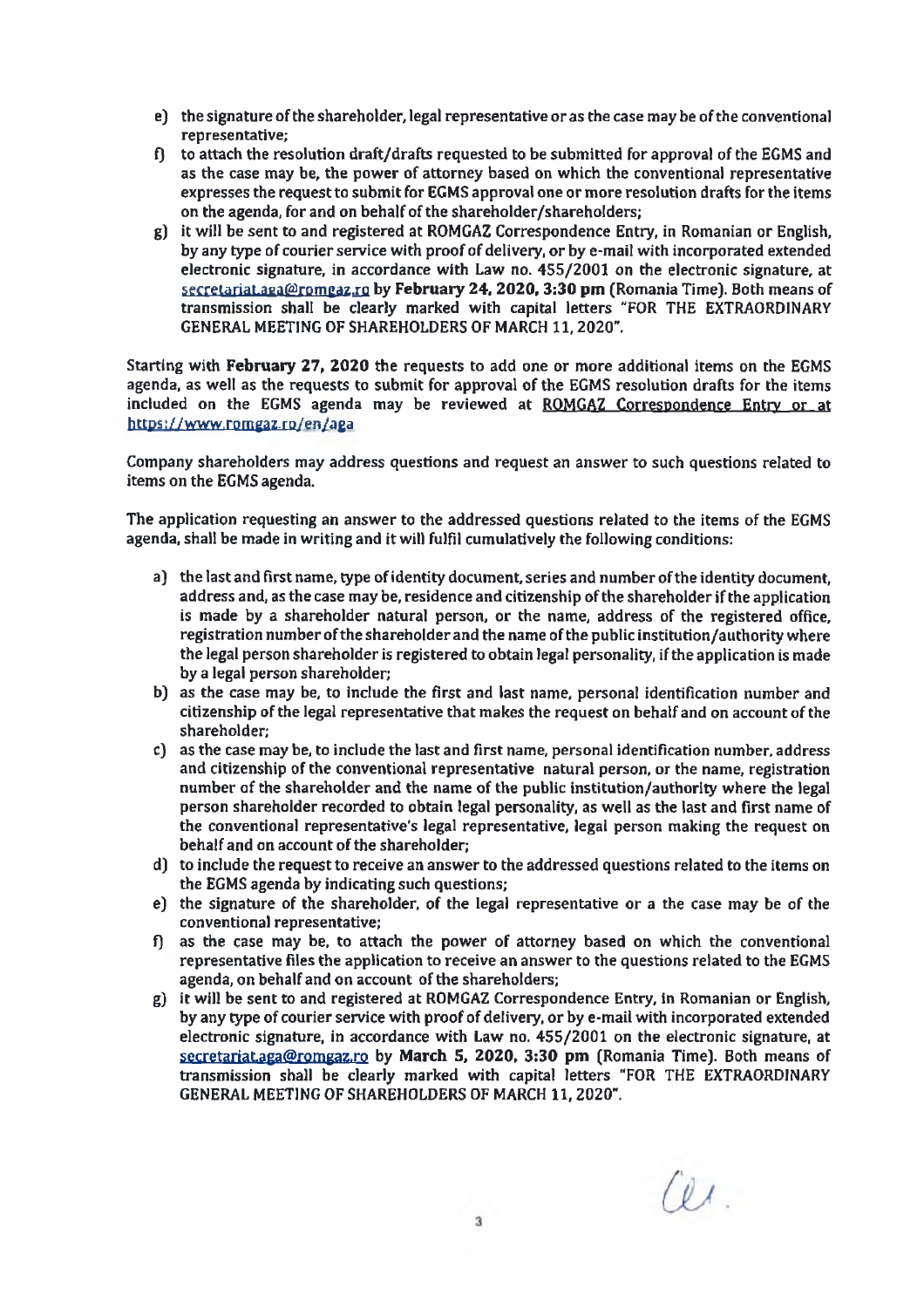Shareholders registered on the Reference Date in the Company's Register of Shareholders kept and issued by Depozitarul Central S.A. may attend the EGMS and may vote:

- i. in person direct vote;
- ii. through a representative with a special or general power of attorney;
- iii. by correspondence.

The special power of attorney form:

- a) will be available, in Romanian and English, as from February 7, 2020 at ROMGAZ Correspondence Entry and on the Company's web page https://www.romgaz.ro/en/aga:
- b) will include the shareholder identification method, the number of owned shares, as well as the voting options "for" or "against" or "abstain" for every issue to be voted upon;
- c) will be updated by the Company if new items are added on the agenda of the EGMS;
- d) will be filled in and signed by the shareholder, in three counterparts: one for the shareholder, one for the representative, and one for the Company.

The general power of attorney will be awarded by the shareholder acting as client, only to an agent as it is defined under Art. 2, Par. 1, point 20 of Law No. 24/2017 on issuers of financial instruments and market operations, or to an attorney-at-law.

If the representative of the shareholder/shareholders is a credit institution providing custodial services, it may participate and vote in the GMS if it gives an affidavit, signed by the credit institution's legal representative, stating:

- a) clearly, the name of the shareholders on whose behalf the credit institution participates and votes in the GMS:
- b) that the credit institution provides custodial services for that respective shareholder.

The special powers of attorney, the general powers of attorney and the affidavits of the credit institutions providing custodial services for one or more shareholders shall be transmitted/submitted in original copy, in Romanian or English the shareholder or by the credit institution, as the case may be, to ROMGAZ Correspondence Entry by any form of courier service with proof of delivery no later than March 9, 2020, 11:00 am (Romania Time), in sealed envelope, clearly marked with capital letters "FOR THE EXTRAORDINARY GENERAL MEETING OF SHAREHOLDERS OF MARCH 11, 2020".

The special powers of attorney, the general powers of attorney and the affidavits of the credit institutions providing custodial services for one or more shareholders, may be also sent by e-mail to the company at: secretariat.aga@romgaz.ro having attached an incorporated extended electronic signature in accordance with Law No. 455/2001 on electronic signature, no later than March 9, 2020, 11:00 am (Romania Time).

The capacity as legal representative may be also proved by providing an excerpt issued by the Trade Register (or by another institution of similar authority of the resident country of the shareholder being a foreign legal person), in original or certified true copy, in case the shareholder did not provide, for whatever reason, appropriate information on his or her legal representative, to Depozitarul Central SA/participant, within 3 months from the date of his or her appointment/replacement.

Documents proving the capacity as legal representative, prepared in a foreign language other than English, will be accompanied by their certified translation into Romanian or English.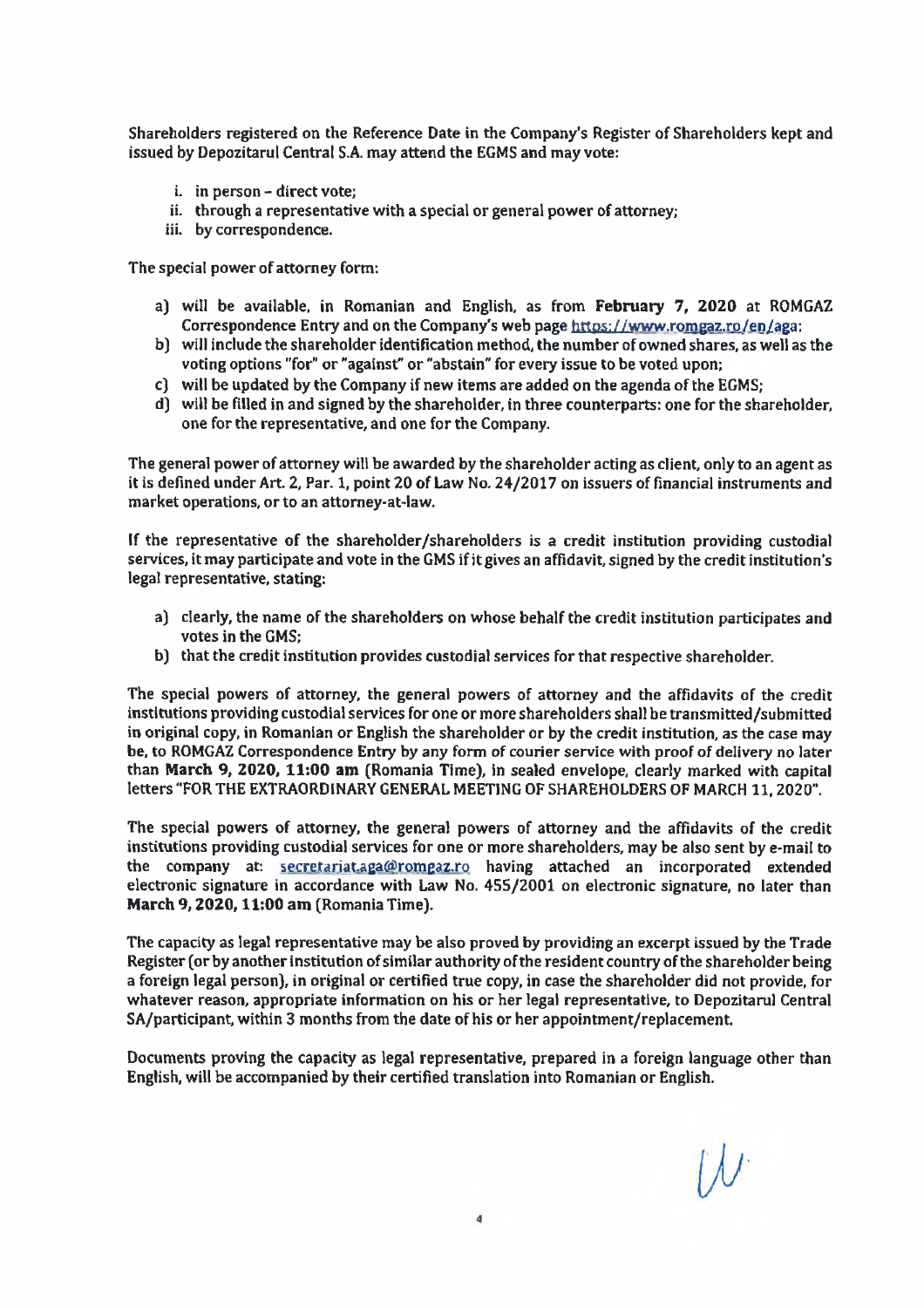The shareholders of the Company may vote by correspondence, prior to EGMS, by using the voting ballot form for the vote by correspondence (the "Voting Ballot").

The Voting Ballot:

- a) will be available, in Romanian and English, as from February 7, 2020 at ROMGAZ Correspondence Entry and on the Company's web page (https://www.romgaz.ro/en/aga):
- b) will provide the shareholder's identification method, the number of owned shares and the voting options "for" or "against" or "abstain" for each issue to be voted upon;
- c) will be updated by the Company if new items are added on the agenda of the EGMS.

The Voting Ballots shall be transmitted as original copies, in Romanian or English, to ROMGAZ Correspondence Entry, by any form of courier service with proof of delivery, or by e-mail at: investor.relations@romgaz.ro, having attached an incorporated extended electronic signature in accordance with Law No. 455/2001 on electronic signature, no later March 9, 2020, 11:00 am (Romania Time), clearly marked with capital letters "FOR THE EXTRAORDINARY GENERAL MEETING OF SHAREHOLDERS OF MARCH 11, 2020".

If new items are added on the Agenda, after publishing the Convening Notice, the templates of the special power of attorney and Voting Ballot will be available at ROMGAZ Correspondence Entry and on the Company web page (https://www.romgaz.ro/en/aga), as from February 27, 2020.

The Voting Ballots/ special or general powers of attorney which are not received at ROMGAZ Correspondence Entry or by e-mail until March 9, 2020, 11:00 am (Romania Time) shall not be counted towards the quorum and the votes validly cast in the EGMS.

If the agenda is supplemented/updated and the shareholders do not submit their updated power of attorney and/or Voting Ballots, the special power of attorney and the Voting Ballots submitted prior to supplementation/update of the agenda shall be taken into account, only for the items included in the initial agenda, also included in the supplemented/updated agenda, for which they were issued.

Shareholders access in the meeting room, authorized to attend the EGMS, is allowed based on simple proof of identity, as follows:

- a) in case of shareholders being natural persons based on the identity document:
- b) in case of legal representative of the shareholder, legal person based on the identity document or of documents certifying the quality as legal representative of the shareholder legal person;
- c) in case of a conventional representative, the documents provided at letters a) or b) above, together with the special or general power of attorney.

Should the statutory quorum for convening the EGMS not be met on the first date, namely March 11, 2020 the EGMS shall be convened on March 12, 2020 at 1:00 pm (Romania Time), at the same venue and with the same agenda. In the event of a new convening, the Reference Date for identifying the shareholders entitled to attend and vote in the EGMS is the same, namely February 28, 2020.

The rules established in this convening notice for organizing the EGMS meeting on March 11, 2020. shall be supplemented by legal provisions applicable to public companies whose shares are traded on the securities market.

In case of conflict between the rules established in this convening notice and the legal provisions, the legal provisions applicable to public companies whose shares are traded on the securities market shall be applied.

 $\mu$ .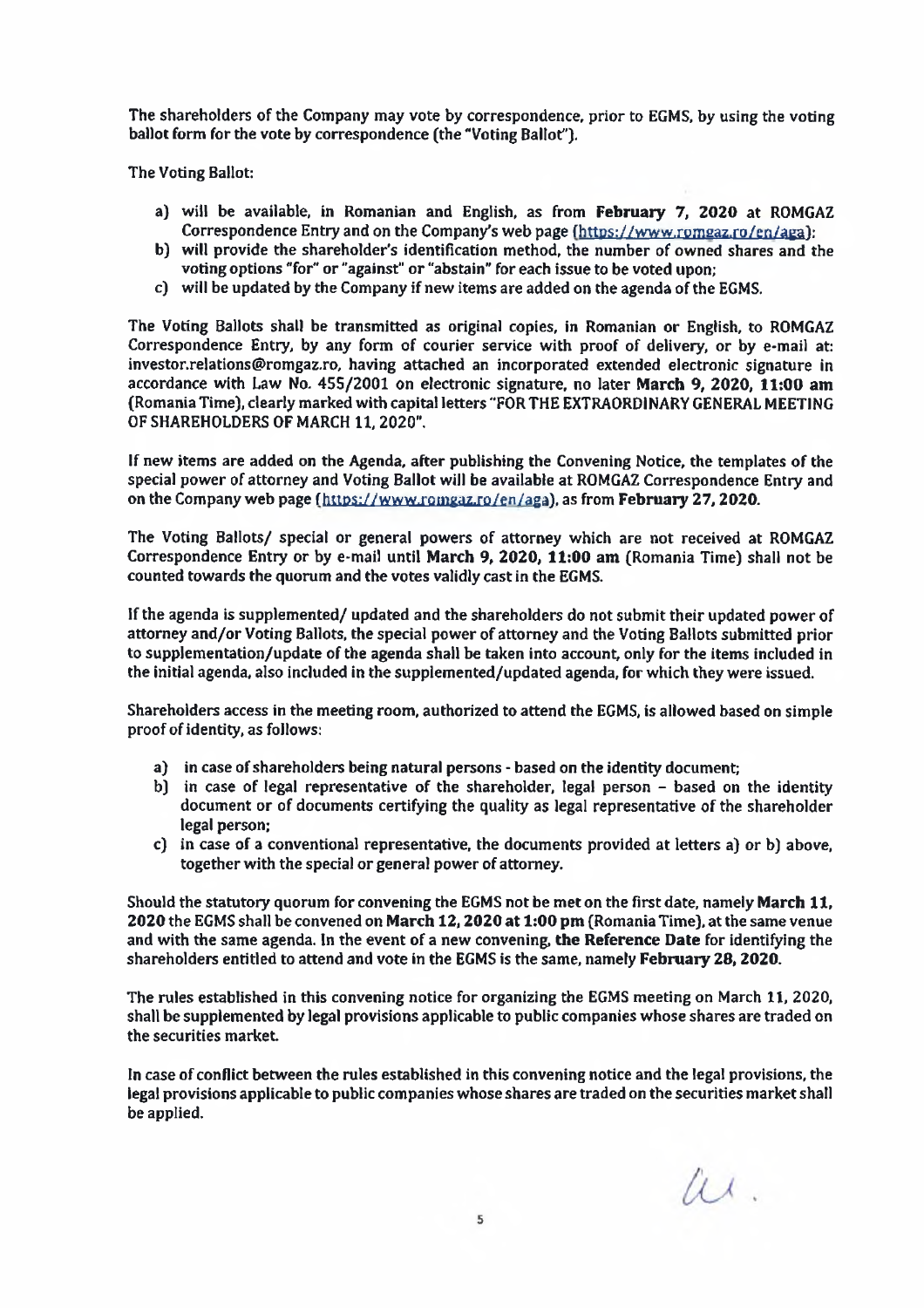Personal data collected by the Company directly from shareholders and/or their representatives, and indirectly from Depozitarul Central S.A. for the EGMS meeting on March 11, 2020, are processed to identify the persons entitled to exercise their rights as shareholders as regards the meeting and for establishing the resolutions adopted by the Extraordinary General Meeting of Shareholders on March 11, 2020.

Additional information on processing personal data of shareholders and shareholder's representatives, natural persons, may be found by reviewing the Information Notice on processing of personal data, on the Company's webpage (https://www.romgaz.ro/en/aga) for the Extraordinary General Meeting of Shareholders on March 11, 2020.

Additional information may be obtained from the Secretariat Office of the General Meeting of Shareholders and the Board of Directors, phone 0040 374 401643, and on the Company's web page (www.romgaz.ro).

> **CHAIRMAN OF** THE BOARD OF DIRECTORS STAN-OLTEANU MANUELA-PETRONELA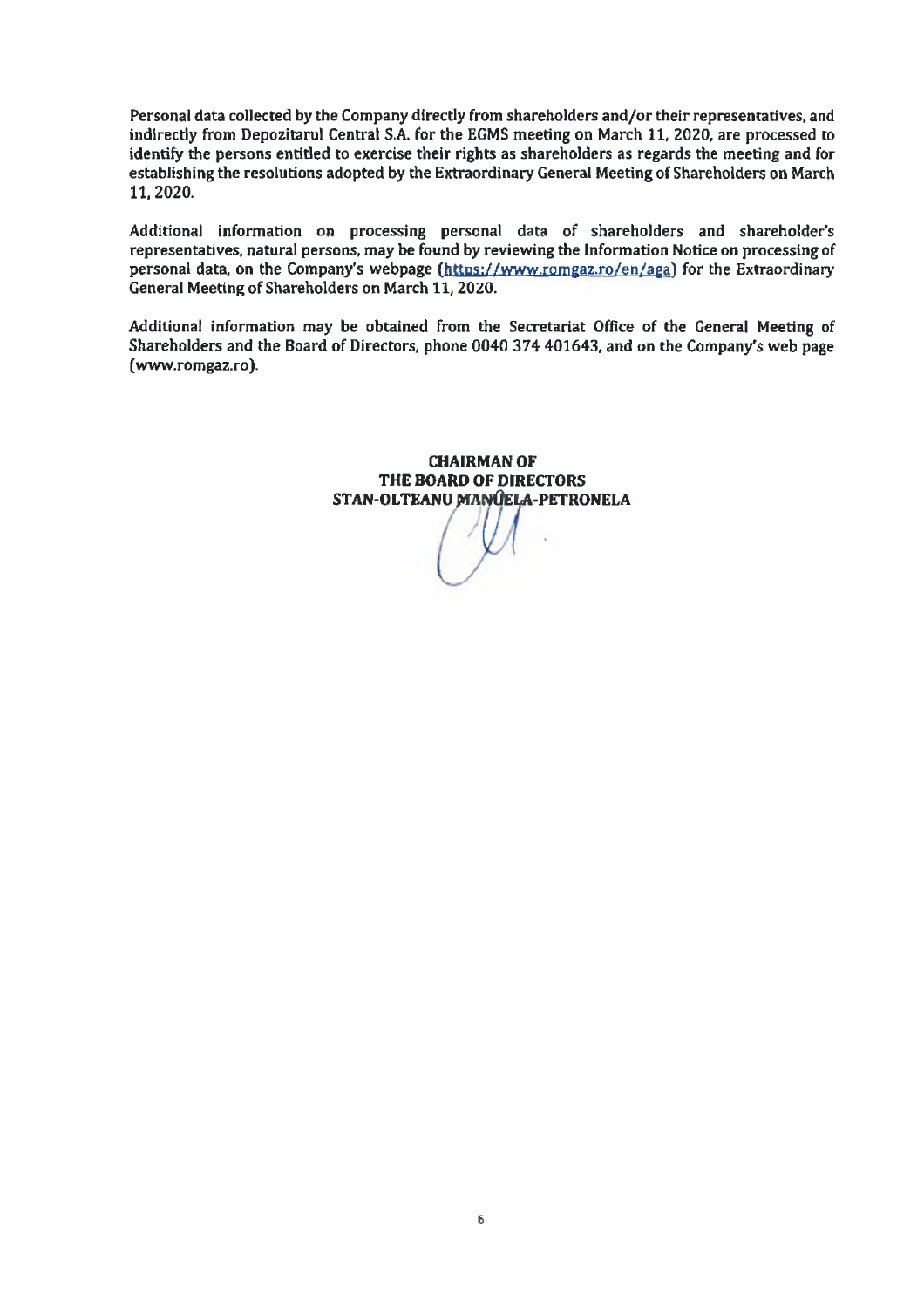

Societatea Națională de Gaze Naturale Romgaz S.A. Mediaș - România



## **BOARD OF DIRECTORS**

## RESOLUTION NO3/2020

# of the Board of Directors of Societatea Nationala de Gaze Naturale "ROMGAZ" - S.A. Medias. adopted on February 03, 2020

The Board of Directors of Societatea Nationala de Gaze Naturale "ROMGAZ" - S.A, issues the following:

## **RESOLUTION:**

### Article 1

In accordance with provisions of Article 117 (1) of Company Law NO 31/1990, republished, as subsequently amended and supplemented and of Article 13 (1) of Articles of Incorporation of Societatea Nationala de Gaze Naturale "ROMGAZ"-S.A., updated, the Board of Directors decides upon the following:

- a) Approve the convening of the Extraordinary General Meeting of Shareholders of Societatea Nationala de Gaze Naturale "ROMGAZ" S.A. (EGMS) on March 11, 2020, 1:00 pm, at the headquarters of SNGN ROMGAZ SA, in Bucharest, Sector 1, 59 Grigore Alexandrescu Street, 5th floor.
- b) Establish March 12, 2020, 1:00 pm (Romania time) for the second Extraodinary General Meeting of Shareholders of Societatea Nationala de Gaze Naturale "ROMGAZ" S.A., if the validity conditions for the EGMS March 11, 2020, 1:00 pm are not met.
- c) Establish February 28, 2020, as the "Reference Date", namely the identification date of the shareholders entitled to participate in the EGMS of March 11, 2020 and to cast their votes during such meeting.

Capital social: 385-422-400 tex  $CIF$   $RQ$   $14056826$ Nr. Ord.reg.com/an = J32/392/2001 RO08 RNCB 0231 0195 2533 0001-BCR Medias RO12 BRDE 3305 V024 6190 3300 - BRD Medias



S.N.G.N. Romanz S.A. 551130, Piata C.I. Motas, nr. 4 Mediaș, jud. Sibiu - România<br>Telefon: 004 0269 201020 Fax: 004 0269 846901 E-mail secretariat@romgaz.ro www.romgaz.ro